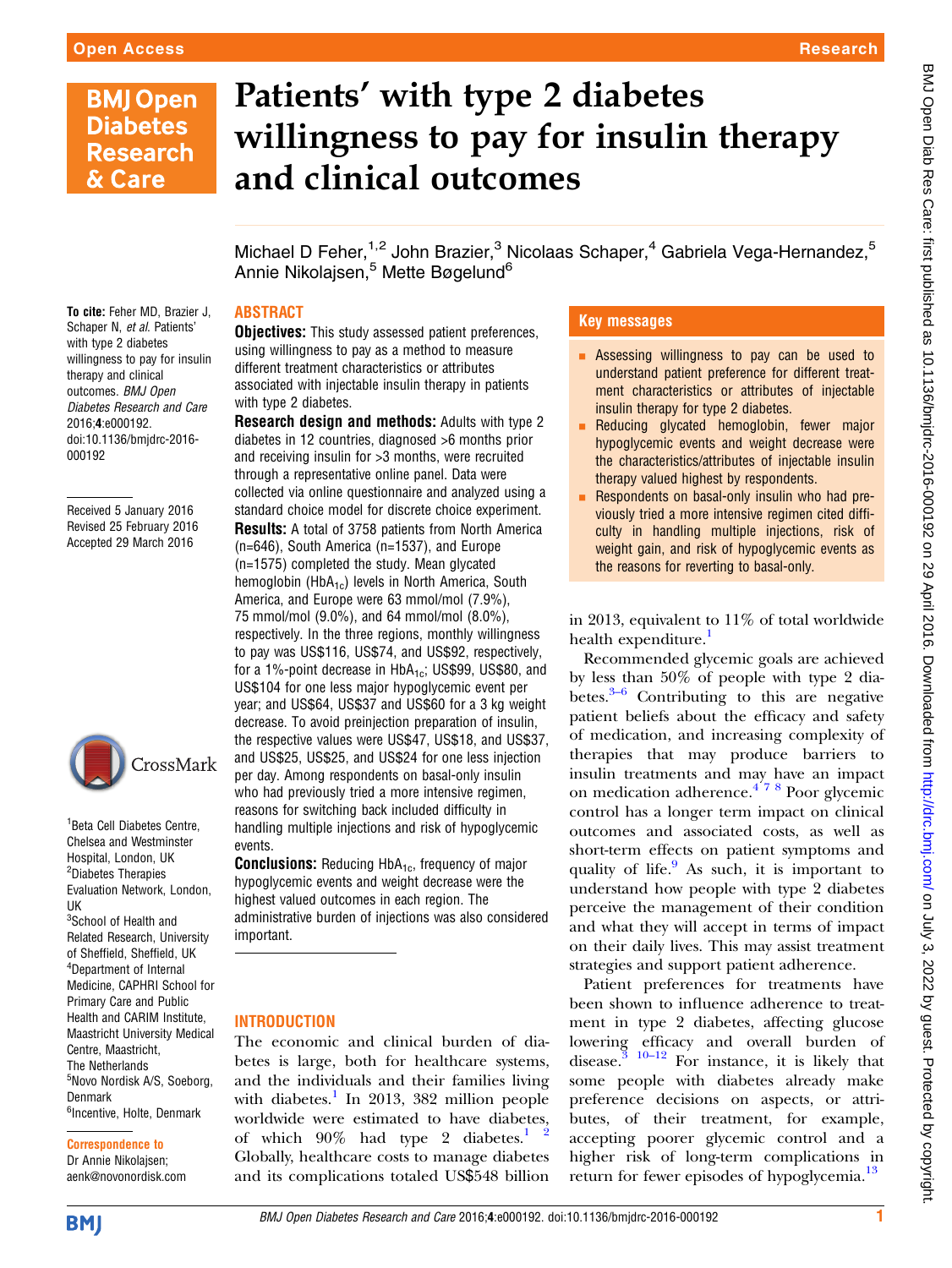One method of assessing patient preference for different treatment characteristics (attributes) is by measuring willingness to pay (WTP). WTP is defined as the amount of money an individual is willing to give up in order to procure goods or a service.<sup>14</sup> <sup>15</sup> It can be derived from discrete choice experiments $316$  based on two key premises that (1) treatments can be described by their characteristics (attributes), and (2) the extent to which an individual values the treatment depends on the nature and levels of these characteristics. This is particularly relevant for people who require treatment intensification as the disease progresses, in order to maintain glycemic control. Measurement of WTP in diabetes has been demonstrated previously via discrete choice experiments in several studies. $3 \frac{11}{17}$  This approach allows the relative importance of treatment attributes and the respondents' WTP to obtain or avoid attributes to be determined.[18](#page-8-0) This provides insight into which characteristics of a treatment regimen would most likely be preferred by people with type 2 diabetes.<sup>[18](#page-8-0)</sup>

Data from large studies investigating WTP in type 2 diabetes are limited. The current study, using methodology similar to that used by Bogelund et  $al$ , was conducted in 12 countries across North and South America and Europe, making it the largest WTP study to date.

The study aimed to investigate patient preferences for different clinical outcomes and administration burden of insulin treatments, and to assess a measurement of respondents' WTP for several aspects of treatment or attributes related to injectable insulin therapy, with assessment of the relative importance of each attribute.

#### **METHODS Patients**

Patients were recruited from a web-based panel derived from members recruited via telephone or online advertisements. Patients consented to participate and involvement in the study was voluntary. Respondents were required to have been diagnosed with type 2 diabetes >6 months and be receiving subcutaneous injection of insulin for >3 months but not via pump therapy. Data were collected between August 2014 and February 2015 from respondents in North America (USA and Canada), South America (Chile, Colombia, Brazil, Argentina, and Mexico) and Europe (UK, France, Italy, Germany, and the Netherlands).

#### **Design**

The study was a cross-section study design. Six focus groups were conducted to gain insights into the daily life of people with type 2 diabetes, and to identify and validate the relevant diabetes treatment attributes for inclusion in the survey. The focus groups were held in Manchester, UK (n=4; n=6), Paris, France (n=6; n=7 plus 2 individual interviews), and Philadelphia, USA (n=7; n=8). Participants were asked to discuss the aspects of

diabetes treatment relevant to them, and to rank these aspects according to importance in their daily life. Participants also gave recommendations on how to describe each aspect to ensure relevance for people with diabetes. Finally, they were asked to assign values to specific improvements in each aspect. These findings were consolidated across the three regions and the most important features for patients with diabetes were selected as the attributes for inclusion in the online study questionnaire.

The questionnaire took approximately 15 min to complete and comprised six sections: (1) patient demographics; (2) attitudes of people with type 2 diabetes towards diabetes; (3) current and target  $HbA_{1c}$ ; (4) hypoglycemic events; (5) previous and current treatment and perceptions; and (6) WTP. This section was constructed around the core aspects of treatment or attributes, with a set of associated levels assigned to each attribute based on insights from the focus groups [\(table 1](#page-2-0)). Hypoglycemic events were defined as either 'major', if requiring assistance from another person to effect recovery; or 'minor', estimated to account for 88–  $98\%$  of all events,  $19-21$  $19-21$  and defined by the ability to self-treat.<sup>22</sup> <sup>23</sup>

The descriptive levels for each attribute were determined based on insights from the focus groups. The degree of reduction in  $HbA_{1c}$  and weight was assigned according to standard clinical practice.

The descriptive levels for minor and major hypoglycemic events were based on insights from the focus groups and a previous study by Evans et  $al^{24}$  $al^{24}$  $al^{24}$  The descriptive levels for the other attributes (number of injections and preparation of insulin by rolling and inverting pen or vial) were determined by treatment guidelines for use of insulin. The levels for the payment attributes were based on the focus groups and results from Jendle *et al.*<sup>[16](#page-8-0)</sup>

From all possible combinations of attribute levels, a series of choice sets was derived using balanced, orthogonal, fractional, factorial design, generated using the Ngene discrete choice experimental design software system (developed by Choice Metric Pty Ltd)—see [table 1](#page-2-0) for an example.

This approach ensured parameter estimates were uncorrelated and could be determined independently of other attributes, and attribute levels occurred with equal frequency within the profiles, thus supporting robust results for all levels.

Each choice set presented attributes and levels for two different hypothetical diabetes treatments with payment levels documented as direct 'out of pocket' costs per month. Respondents were asked to select the preferred treatment option within each scenario, providing a hypothetical trade-off, which formed the basis of the analysis. In order to maximize the information gathered from the respondents, each respondent was randomly assigned to one of four blocks of these questions, each block consisting of nine choice sets.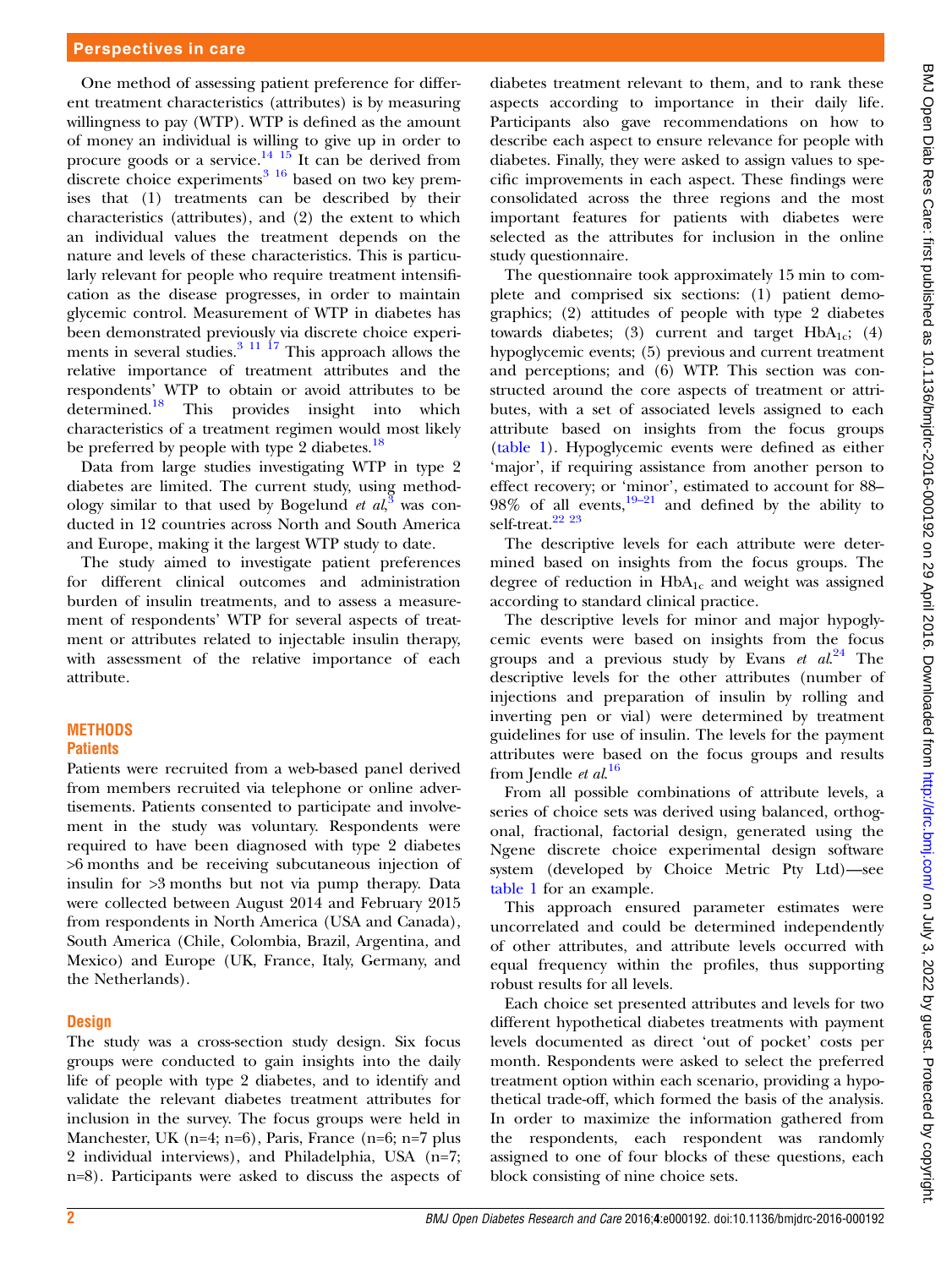<span id="page-2-0"></span>

| <b>1a Core attributes</b>                                      | Levels for each attribute                                     |  |  |
|----------------------------------------------------------------|---------------------------------------------------------------|--|--|
| Change in $HbA_{1c}$                                           | $\blacktriangleright$ 1%-point reduction in HbA <sub>1c</sub> |  |  |
|                                                                | $\triangleright$ No change                                    |  |  |
| Number of minor hypoglycemic events                            | $\blacktriangleright$ 52 per year                             |  |  |
|                                                                | $\blacktriangleright$ 12 per year                             |  |  |
|                                                                | $\blacktriangleright$ 4 per year                              |  |  |
|                                                                | $\bullet$ 0 per year                                          |  |  |
| Number of major hypoglycemic events (per 12 months)            | $\blacktriangleright$ 1 per year                              |  |  |
|                                                                | $\bullet$ 0 per year                                          |  |  |
| Preparation of insulin (rolling and inverting the pen or vial) | ▶ Preparation of insulin                                      |  |  |
|                                                                | No preparation of insulin                                     |  |  |
| Number of injections per day                                   | 1 injection per day                                           |  |  |
|                                                                | $\blacktriangleright$ 2 injections per day                    |  |  |
|                                                                | $\blacktriangleright$ 4 injections per day                    |  |  |
| Change in weight                                               | $\triangleright$ Weight increase of 1 kg                      |  |  |
|                                                                | Remain the same weight                                        |  |  |
|                                                                | $\triangleright$ Weight decrease of 3 kg                      |  |  |
|                                                                | $\triangleright$ Weight decrease of 5 kg                      |  |  |
| Payment per month (out-of-pocket expense)                      | US\$27.75                                                     |  |  |
|                                                                | US\$61.05                                                     |  |  |
|                                                                | US\$127.65                                                    |  |  |
|                                                                | US\$277.50                                                    |  |  |
| 1b Typical WTP scenario choice sets                            |                                                               |  |  |
|                                                                | <b>Treatment A</b><br><b>Treatment B</b>                      |  |  |

|                                                                                 | Treatment A       | <b>Treatment B</b> |
|---------------------------------------------------------------------------------|-------------------|--------------------|
| $HbA_{1c}$ levels                                                               | No change         | Reduction of 1%    |
| Number of minor hypos                                                           | 0 yearly          | 52 yearly          |
| Number of major hypos                                                           | 1 yearly          | 0 yearly           |
| Weight change                                                                   | No change         | Lose 3 kg          |
| Preparation of insulin before injection (rolling and inverting the pen or vial) | No.               | Yes                |
| Number of insulin injections                                                    | 1 daily injection | 4 daily injections |
| Payment per month (out-of-pocket                                                | US\$277.50        | US\$61.05          |
| Which treatment do you prefer?                                                  |                   |                    |
|                                                                                 |                   |                    |

 $HbA_{1c}$ , glycated hemoglobin; WTP, willingness to pay.

The inclusion of a test question presenting a scenario with one profile better than the others for all attributes —that is, no trade-off required—ensured respondents understood the overall concept of 'trade-off'. Respondents are likely to have different preferences for certain attributes. Therefore, in the choice set used for the test question, only the number of minor and major hypoglycemic events, and the level of payment, were different in the two treatment profiles. As per published practice, $25$  any respondents not selecting the superior profile were excluded. In this instance, respondents choosing the treatment with both a higher number of hypoglycemic events and a higher payment were excluded.

The questionnaire was developed in English, and translated using forward and backwards translation to the native languages of the countries included in the survey. The study was performed according to the Declaration of Helsinki w/c 14 December 2014, and anonymity of respondents was preserved in accordance with European Society for Opinion and Marketing Research, and European Pharmaceutical Market

Research Association regulations.<sup>26</sup> <sup>27</sup> Ethical approval was obtained from Institutional Review Board Services, Canada. Monetary values recorded in other currencies were converted to US\$ for reporting, using the exchange rates prevalent in December 2014.<sup>[28](#page-8-0)</sup>

### Analysis

Data were validated and checked for consistency and error before conducting the statistical analyses with the SAS analytical software package (V.9.4, SAS Institute Inc, North Carolina, USA). WTP for the different attributes was determined using a standard mixed multinomial logit model approach. The probability of choosing one option 'j' from  $n_i$  in a choice scenario (where there are  $n_i=2$  possible options in each scenario choice set  $C_i$ ) is defined by the equation<sup>[3 29](#page-8-0)</sup>

$$
P(j) = \frac{\exp{(\chi_{ij}'\beta)}}{\sum_{k \in C_i} \exp{(\chi_{ik}'\beta)}}
$$

The estimated parameters  $\beta$ , will express preference weights for each attribute level. The WTP values for the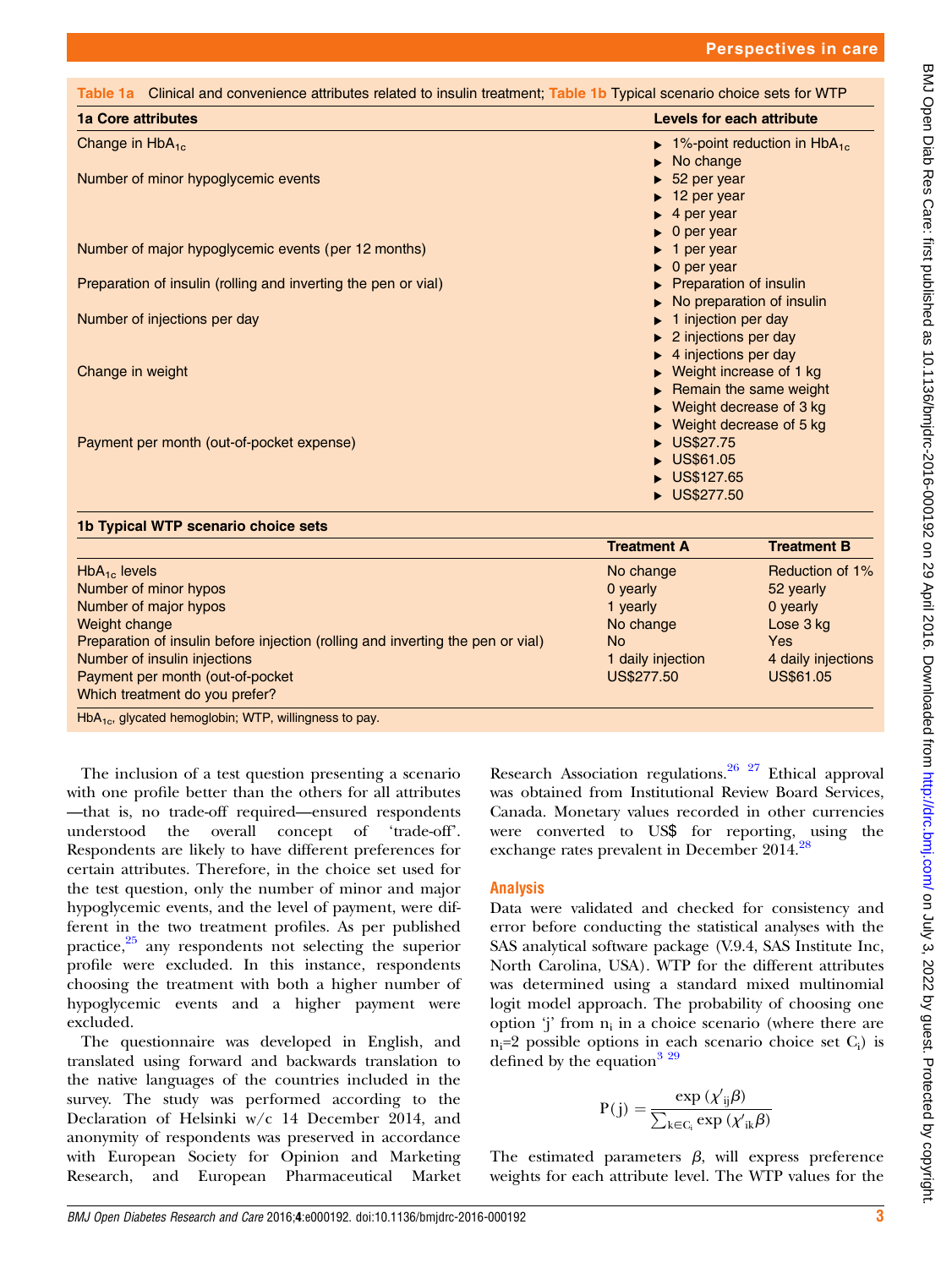#### Perspectives in care

attribute levels were calculated by dividing the estimated coefficients, β, for each attribute, by the coefficient of payment. The rationale underlying this approach was derived from the economic theory of demand, in which these calculated ratios are known as marginal rates of substitution.<sup>[30](#page-8-0)</sup>

The linearity of the relevant attributes was then tested using a standard likelihood ratio test. This was the case for weight loss, minor hypoglycemia events and number of daily insulin injections. All these attributes exhibited linearity and so the linear function was introduced into the basic model. Interaction effects were tested according to a predefined statistical analysis plan. The results for the linear variables were then subsequently calculated per unit, for example, WTP for a weight loss of 1 kg or 2 kg. Owing to the sample size required for robust analysis, WTP data were assessed by region only. The costs used in the discrete choice experimental design were presented using the currency of each country. When converting the currencies, the levels of payment were corrected for purchasing power in each country.

Since WTP data are calculated as the ratio between two stochastic variables, CIs cannot be derived directly from the parameter estimates of the conditional logit estimations. Therefore, an adapted bootstrapping methodology was applied—a method originally developed to derive the estimate of SE of an arbitrary estimator. $31$  The bootstrap methodology simulates the results from a random sample of the actual data available. $32^{\circ}$  $32^{\circ}$  Empirical research suggests that the best results are obtained when the repeated samples are the same size as the original sample and therefore the repetition is performed with replacement.[32](#page-8-0) For deriving the CIs for current WTP results, 10 000 iterations were carried out.[32](#page-8-0)

The WTP design and analysis were performed in accordance with the International Society for Pharmacoeconomics and Outcomes Research Good Practice for Conjoint Analysis in Health.<sup>[33 34](#page-8-0)</sup>

#### RESULTS **Participants**

Results from 3758 respondents with type 2 diabetes were available for analysis, representing North America (USA and Canada; n=646), South America (Brazil, Chile, Colombia, Argentina, and Mexico; n=1537), and Europe (UK, Germany, the Netherlands, Italy, and France; n=1575).

Participants' mean age in the three regions ranged between 48.1 and 54.5 years, with the majority of respondents being male in all three regions. The mean values for duration with diabetes, duration on insulin, and BMI, are presented by region in [table 2](#page-4-0) along with sociodemographic characteristics across the three regions.

In all three regions, basal-only insulin was the most frequently used insulin regimen, followed by basal-bolus insulin. Few respondents were on bolus-only and premix-

only treatment schemes. Full details of the type of insulin used are reported in [table 2](#page-4-0).

#### Payment for insulin

In North America, the majority of respondents paid for at least some of their medication costs; in contrast, most respondents in Europe indicated that they made no payment. In South America, approximately half paid for their medication. Full details about payment for medication are reported in [table 2](#page-4-0).

#### $HbA_{1c}$  levels

Approximately two-thirds of respondents in each region were aware of their  $HbA_{1c}$  levels, with a slightly lower percentage being aware of their target  $HbA_{1c}$ . The mean reported  $HbA_{1c}$  levels in North America, South America, and Europe, were 63 mmol/mol (7.9%), 75 mmol/mol  $(9.0\%)$  and 64 mmol/mol  $(8.0\%)$ , respectively.

#### Hypoglycemic events

Full details pertaining to  $HbA_{1c}$  levels and hypoglycemic events are presented by region in [table 2](#page-4-0).

#### Barriers to treatment intensification

A proportion of respondents had reverted back to basal-only insulin from an intensified regimen. In North America, most had switched back from basal-bolus insulin (52.6% (41/78)), followed by 38.5% (30/78) from premixed insulin, and 9.0% (7/78) from basal insulin plus a glucagon-like peptide receptor antagonist (GLP-1 RA; [table 3\)](#page-5-0). In South America this was 57.8%  $(115/199)$ ,  $32.7\%$   $(65/199)$ , and  $9.5\%$   $(19/199)$ , respectively, with 48.8% (79/162), 37.7% (61/162), and 13.6% (22/162) in Europe.

Difficulty in handling multiple injections as well as risk of weight gain and hypoglycemia were the most frequently cited reasons for reverting back to basal-only therapy. An analysis of patients with type 2 diabetes who had reverted to basal-only insulin after previously switching to basal-bolus, premix insulin or a GLP-1 RA in combination with basal insulin, is shown in [table 3](#page-5-0).

#### Analysis of willingness to pay

Results of the WTP analysis are presented in fi[gure 1](#page-5-0) as monetary values per month. All treatment attributes were significant predictors of choice  $(p<0.05)$ , with high monetary values placed on efficacy and safety outcomes. In North America, respondents were willing to pay US\$116 for a 1%-point decrease in  $HbA_{1c}$  (95% CI (79 to 158)). In South America, this was US\$74 (CI (54 to 97)), with US\$92 (CI (69 to 117)) in Europe. WTP for 'one less major hypoglycemic event per year' was US\$99 (95% CI (67 to 136)), US\$80 (CI (62 to 102)), and US\$104 (CI (84 to 128)), and for 'one less minor hypoglycemic event per month', WTP was US\$34 (CI (25 to 43)), US\$21 (CI (16 to 26)), and US\$22 (CI (17 to 28)) in North America, South America, and Europe, respectively. WTP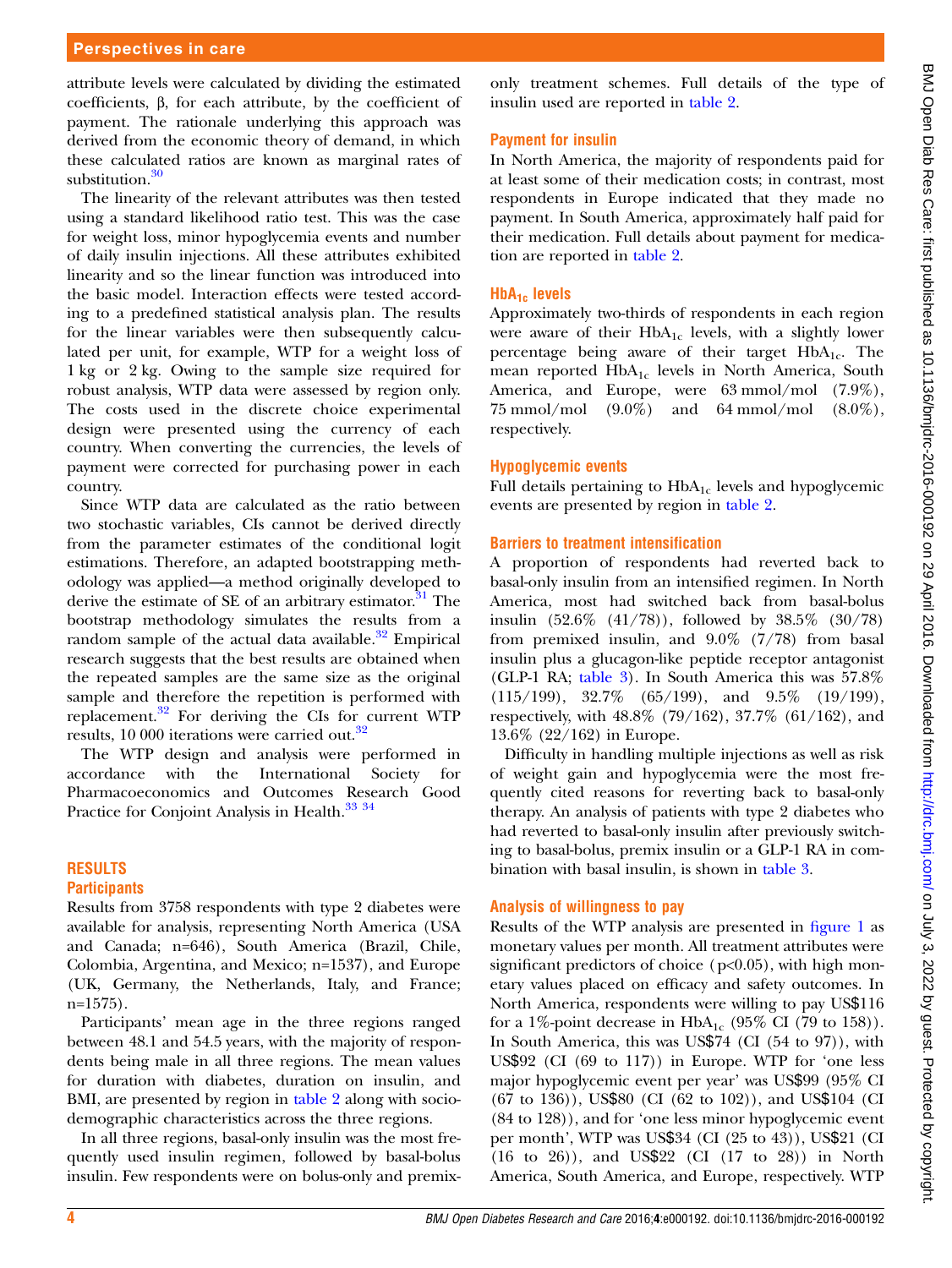<span id="page-4-0"></span>

| Table 2a Baseline characteristics of study respondents; Table 2b Glycemic control and hypoglycemia |                    |                    |                                         |                    |
|----------------------------------------------------------------------------------------------------|--------------------|--------------------|-----------------------------------------|--------------------|
| <b>Category</b>                                                                                    | All regions n (%)  |                    | North America n (%) South America n (%) | Europe $n$ $(\%)$  |
| <b>Table 2a</b>                                                                                    |                    |                    |                                         |                    |
| Clinical                                                                                           |                    |                    |                                         |                    |
| Male/female                                                                                        | 58.0%              | 57.7               | 54.1%                                   | 61.9%              |
| Mean age (years)                                                                                   | 51.4               | 54.5               | 48.1                                    | 53.4               |
| Mean duration with diabetes                                                                        | 10.7               | 12.4               | 9.8                                     | 11.0               |
| (years)                                                                                            |                    |                    |                                         |                    |
| Mean duration with insulin (years)                                                                 | 5.7                | 6.4                | 4.8                                     | 6.3                |
| Mean BMI( $kg/m2$ )                                                                                | 30.3               | 33.5               | 29.1                                    | 30.3               |
| Live alone                                                                                         | 21.1%              | 29.6%              | 12.9%                                   | 25.7%              |
| Have children                                                                                      | 74.8%              | 60.5%              | 83.8%                                   | 71.8%              |
| <b>Married or partnered</b>                                                                        | 68.7%              | 62.7%              | 68.1%                                   | 71.6%              |
| College/university degree                                                                          | 46.1%              | 44.1%              | 52.0%                                   | 41.2%              |
| In paid employment or                                                                              | 37.6%              | 32.0%              | 40.1%                                   | 37.3%              |
| self-employed                                                                                      |                    |                    |                                         |                    |
| Monthly household income before                                                                    | $31.5\%$ *         | 32.8%              | 28.0%*                                  | 34.5%†             |
| tax= <approximately 000<="" td="" ≤us\$3=""><td></td><td></td><td></td><td></td></approximately>   |                    |                    |                                         |                    |
| Type of insulin used                                                                               |                    |                    |                                         |                    |
| <b>Basal insulin only</b>                                                                          | 1841 (49.0%)       | 274 (42.4%)        | 963 (62.7%)                             | 604 (38.4%)        |
| <b>Bolus insulin only</b>                                                                          | 490 (13.0%)        | 59 (9.1%)          | 166 (10.8%)                             | 265 (16.8%)        |
| <b>Basal and bolus insulin</b>                                                                     | 1020 (27.1%)       | 224 (34.7%)        | 274 (17.8%)                             | 522 (33.1%)        |
| <b>Premixed only</b>                                                                               | 332 (8.8%)         | 70 (10.8%)         | 106(6.9%)                               | 156 (9.9%)         |
| Other combination                                                                                  | 75 (2.0%)          | 19 (2.9%)          | 28(1.8%)                                | 28(1.8%)           |
| <b>Payment of medication</b>                                                                       |                    |                    |                                         |                    |
| Yes, I pay for all of it                                                                           | 657 (17.5%)        | 123 (19.0%)        | 391 (25.4%)                             | 143 (9.1%)         |
| Yes, I pay for some of it                                                                          | 1011 (26.9%)       | 335 (51.9%)        | 382 (24.9%)                             | 294 (18.7%)        |
| No, I don't pay for any of it                                                                      | 2090 (55.6%)       | 188 (29.1%)        | 764 (49.7%)                             | 1138 (72.3%)       |
| <b>Table 2b</b>                                                                                    |                    |                    |                                         |                    |
|                                                                                                    |                    |                    |                                         |                    |
| $HbA_{1c}$                                                                                         |                    |                    |                                         |                    |
| HbA <sub>1c</sub> and patient awareness                                                            |                    |                    |                                         |                    |
| Number of respondents                                                                              | 2441 (65.0%)       | 395 (61.2%)        | 964 (62.7%)                             | 1082 (68.7%)       |
| knowing their HbA <sub>1c</sub>                                                                    |                    |                    |                                         |                    |
| Respondents' mean HbA <sub>1c</sub>                                                                | 67 mmol/mol (8.3%) | 63 mmol/mol (7.9%) | 75 mmol/mol (9.0%)                      | 64 mmol/mol (8.0%) |
| Number of respondents who                                                                          | 2308 (61.4%)       | 392 (60.7%)        | 909 (59.1%)                             | 1007 (63.9%)       |
| are aware of target $HbA_{1c}$                                                                     |                    |                    |                                         |                    |
| <b>Hypoglycemic events</b>                                                                         |                    |                    |                                         |                    |
| Have respondents ever experienced a minor hypoglycemic event?                                      |                    |                    |                                         |                    |
| Yes                                                                                                | 2950 (78.5%)       | 500 (77.4%)        | 1202 (78.3%)                            | 1248 (79.2%)       |
| Frequency of minor hypoglycemic events                                                             |                    |                    |                                         |                    |
| 3 times weekly                                                                                     | 256 (8.7%)         | 31(6.2%)           | 112 (9.3%)                              | 113 (9.1%)         |
| Once weekly                                                                                        | 757 (25.7%)        | 109 (21.8%)        | 323 (26.9%)                             | 325 (26.0%)        |
| Once monthly                                                                                       | 805 (27.3%)        | 147 (29.4%)        | 317 (26.4%)                             | 341 (27.3%)        |
| Once every 3 months                                                                                | 420 (14.2%)        | 87 (17.4%)         | 163 (13.6%)                             | 170 (13.6%)        |
| Less than once every 3 months                                                                      | 712 (24.1%)        | 126 (25.2%)        | 287 (23.9%)                             | 299 (24.0%)        |
| <b>Never</b>                                                                                       | 710 (18.9%)        | 119 (18.4%)        | 294 (19.1%)                             | 297 (18.9%)        |
| Mean number of events yearly                                                                       | 25.0               | 20.8               | 26.2                                    | 25.5               |
| Have respondents ever experienced a major hypoglycemic event?                                      |                    |                    |                                         |                    |
| Yes                                                                                                | 929 (24.7%)        | 178 (27.6%)        | 345 (22.5%)                             | 406 (25.8%)        |
| Number of major hypoglycemic events during the past 12 months                                      |                    |                    |                                         |                    |
| 0                                                                                                  | 2754 (73.3%)       | 446 (69.0%)        | 1148 (74.7%)                            | 1160 (73.7%)       |
| $1 - 2$                                                                                            | 391 (10.4%)        | 69 (10.7%)         | 137 (8.9%)                              | 185 (11.7%)        |
| $3 - 4$                                                                                            | 166 (4.4%)         | 44 (6.8%)          | 47 (3.1%)                               | 75 (4.8%)          |
| $5 - 6$                                                                                            | 75 (2.0%)          | $13(2.0\%)$        | 23(1.5%)                                | 39(2.5%)           |
| $7 - 8$                                                                                            | 24 (0.6%)          | 8(1.2%)            | 4(0.3%)                                 | 12(0.8%)           |
| $9 - 10$                                                                                           | 49 (1.3%)          | $9(1.4\%)$         | 21(1.4%)                                | 19 (1.2%)          |
| More than 10                                                                                       | 108 (2.9%)         | 14(2.2%)           | 60 (3.9%)                               | 34(2.2%)           |
|                                                                                                    |                    |                    |                                         |                    |

\*The number for South America is an estimate, since different country-specific currencies were used. †The value for Europe is based on the % of respondents with a monthly household income of ≤€1999. BMI, body mass index;  $HbA_{1c}$ , glycated hemoglobin level.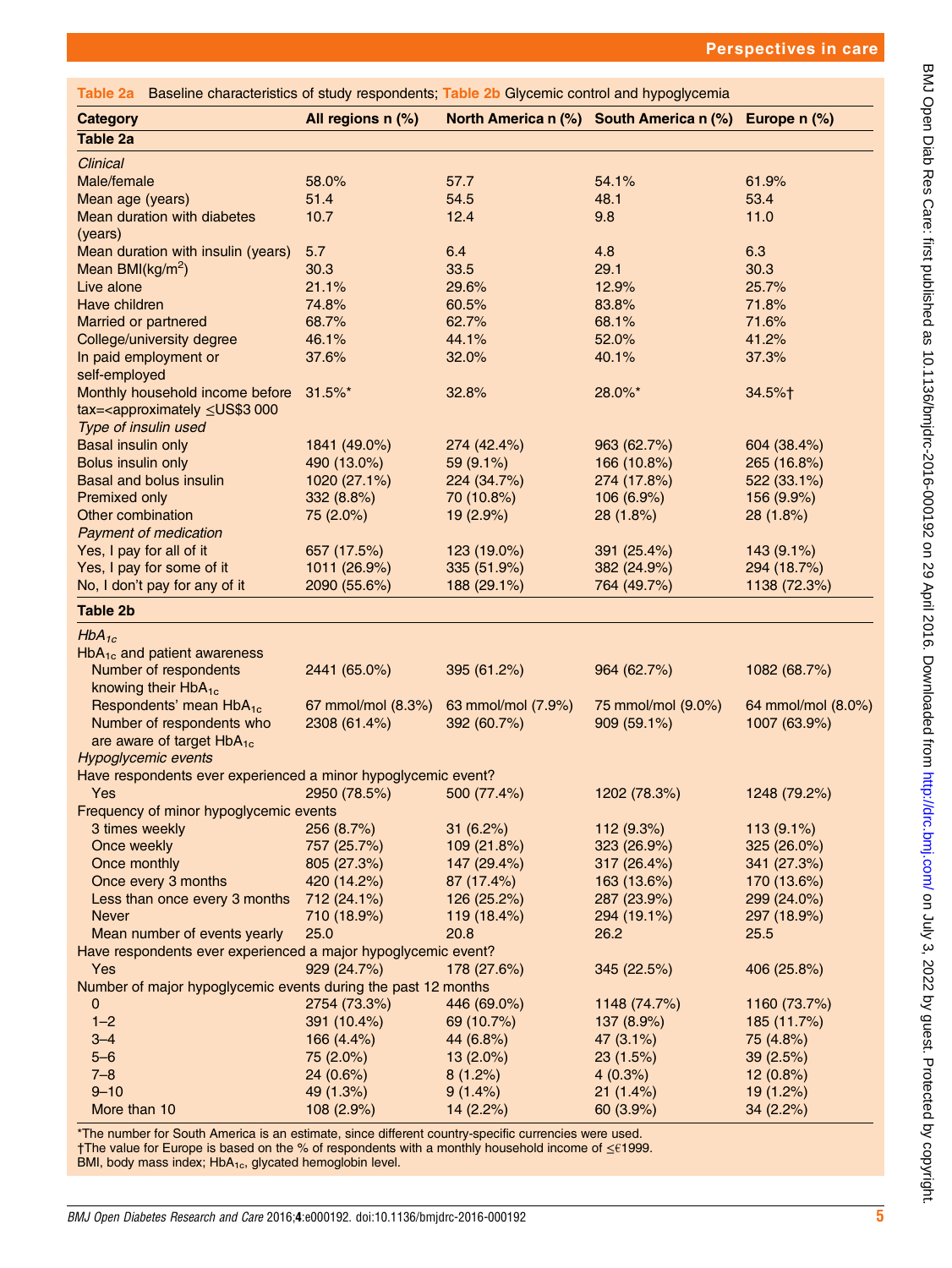<span id="page-5-0"></span>Table 3 Patients with type 2 diabetes currently using basal insulin, previously intensified with bolus or GLP-1 RA, or premixed insulin

|                                                      | <b>Region</b>      |                      |                      |               |
|------------------------------------------------------|--------------------|----------------------|----------------------|---------------|
| <b>Patients with type 2 diabetes</b>                 | <b>All regions</b> | <b>North America</b> | <b>South America</b> | <b>Europe</b> |
| Total number of respondents                          | 439                | 78                   | 199                  | 162           |
| Previously added bolus to basal insulin              |                    |                      |                      |               |
| Number of patients                                   | 235 (53.5%)        | 41 (52.6%)           | 115 (57.8%)          | 79 (48.8%)    |
| Reasons for going back to basal insulin only         |                    |                      |                      |               |
| Difficult to handle multiple injections              | 26.4%              | 29.3%                | 27.8%                | 22.8%         |
| Risk of weight gain                                  | 25.1%              | 39.0%                | 17.4%                | 29.1%         |
| Risk of hypoglycemia events                          | 23.8%              | 24.4%                | 20.9%                | 27.9%         |
| Difficult to calculate bolus dose                    | 22.1%              | 14.6%                | 25.2%                | 21.5%         |
| Other reasons                                        | 21.3%              | 22.0%                | 22.6%                | 19.0%         |
| Previously added GLP-1 RA to basal insulin           |                    |                      |                      |               |
| Number of patients                                   | 48 (10.9%)         | $7(9.0\%)$           | 19(9.5%)             | 22(13.6%)     |
| Reasons for going back to basal insulin only         |                    |                      |                      |               |
| Difficult to handle multiple injections              | 29.2%              | 42.9%                | 31.6%                | 22.7%         |
| Risk of hypoglycemic events                          | 31.3%              | 0.0%                 | 52.6%                | 22.7%         |
| Risk of gastrointestinal (GI) side effects           | 18.8%              | 0.0%                 | 26.3%                | 18.2%         |
| Other reasons                                        | 31.3%              | 57.1%                | 10.5%                | 40.9%         |
| Previously switched to premixed insulin              |                    |                      |                      |               |
| Number of patients                                   | 156 (35.5%)        | 30(38.5%)            | 65 (32.7%)           | 61(37.7%)     |
| Reasons for going back to basal insulin only         |                    |                      |                      |               |
| Difficult to handle multiple injections              | 49.4%              | 36.7%                | 61.5%                | 42.6%         |
| Risk of weight gain                                  | 34.6%              | 26.7%                | 27.7%                | 45.9%         |
| Risk of hypoglycemic events                          | 17.3%              | 20.0%                | 23.1%                | 9.8%          |
| Other reasons                                        | 11.5%              | 23.3%                | 4.6%                 | 13.1%         |
| GLP-1 RA, glucagon-like peptide receptor antagonist. |                    |                      |                      |               |

for a 1 kg weight decrease was US\$21 (CI (14 to 29)), US\$12 (CI (8 to 16), and US\$20 (CI (15 to 25)) in North America, South America, and Europe, respectively. For a

2 kg weight decrease, WTP was US\$43 (CI (27 to 59)), US\$25 (CI (17 to 33)), and US\$40 (CI (31 to 50)), respectively, while for 3 kg decrease, WTP was US\$64 (CI



Figure 1 Willingness to pay (WTP) for clinical outcomes in separate regions: (A) (North America) (B) (South America) and (C) (Europe).  $HbA_{1c}$ , glycated hemoglobin.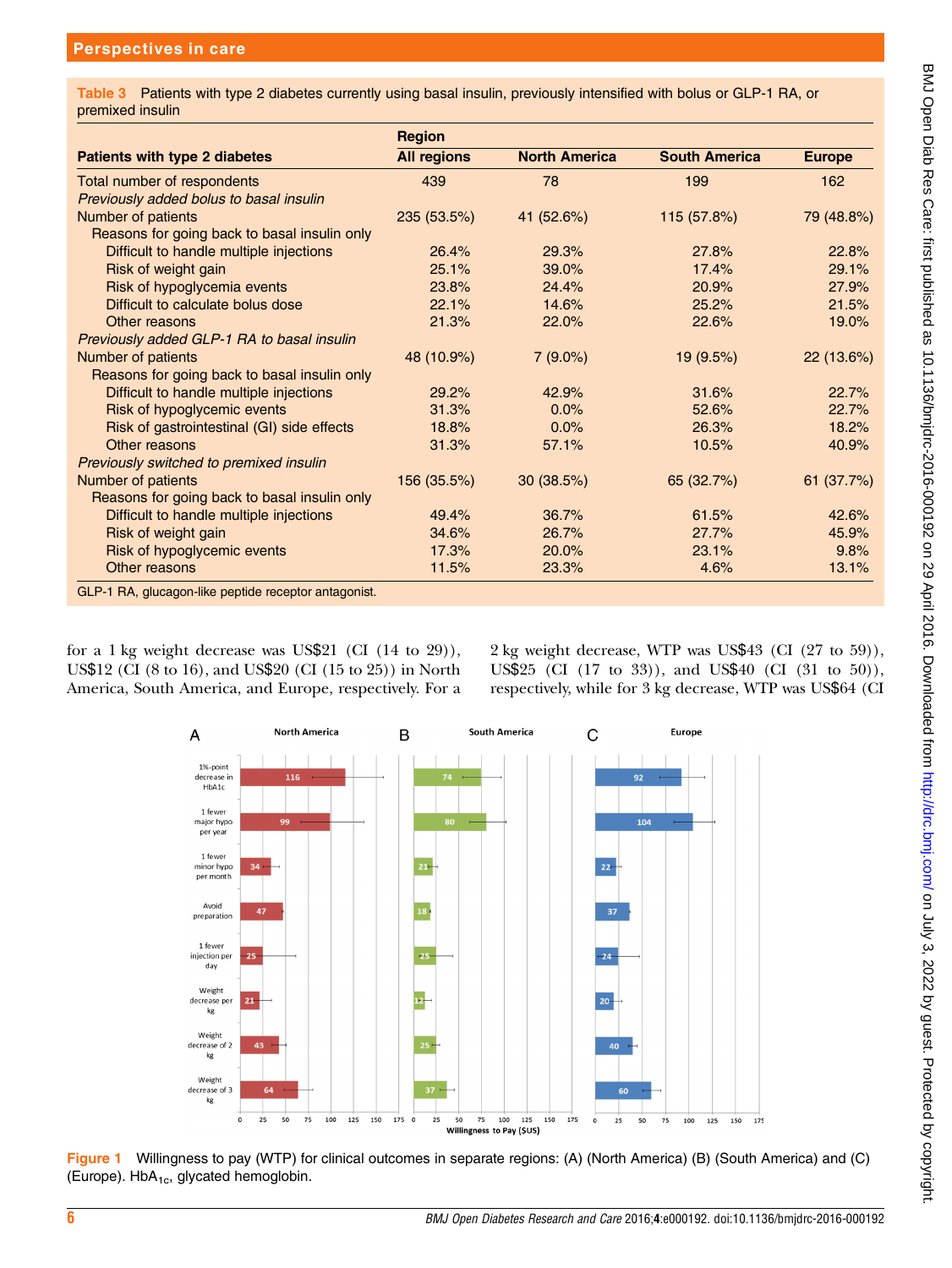(41 to 88)), US\$37 (CI (25 to 49)), and US\$60 (CI (46 to 75)). Additionally, in order to avoid preparation of insulin (eg, rolling and inverting the pen or vial), respondents were willing to pay US\$47 (CI (12 to 83)), US\$18 (CI (−0.27 to 37)), and US\$37 (CI (15 to 59)), respectively. For one less injection per day, WTP was US\$25 (CI (12 to 38)), US\$25 (CI (18 to 33)), and US\$24 (CI (16 to 33)), in North America, South America, and Europe, respectively.

An alternative way to present the outcomes of the analysis is by assessing the WTP of each attribute relative to one consistent attribute. In North America, comparing against 'reduction of minor hypoglycemic events per month by one', a 1%-point decrease in  $HbA_{1c}$  was valued 3.4 times higher (US\$116 vs US\$34); one less major hypoglycemic event per year 2.9 times higher (US\$99 vs US\$34); being able to avoid preparation of insulin 1.4 times higher (US\$47 vs US\$34), and a 3 kg decrease in weight 1.9 times higher (US\$64 vs US\$34). Also, WTP for one less minor hypoglycemic event per month was 1.4 times more than WTP for one less injection per day (US\$34 vs US\$25).

In South America, comparing against 'reduction of minor hypoglycemic events per month by one', a  $1\%$ -point decrease in HbA<sub>1c</sub> was valued 3.5 times higher (US\$74 vs US\$21); one less major hypoglycemic event per year 3.8 times higher (US\$80 vs US\$21); a 3 kg decrease in weight 1.8 times higher (US\$37 vs US\$21), and one less injection per day 1.2 times higher (US\$25 vs US\$21). Additionally, one less minor hypoglycemic event per month was valued 1.2 times higher than being able to avoid preparation of insulin (US\$21 vs US\$18).

In Europe, comparing against 'reduction of minor hypoglycemic events per month by one', a 1%-point decrease in  $HbA_{1c}$  was valued 4.2 times higher (US\$92) vs US\$22); one less major hypoglycemic event per year 4.7 times higher (US\$104 vs US\$22); being able to avoid preparation of insulin 1.7 times higher (US\$37 vs US\$22); one less injection per day 1.1 times (US\$24 vs US\$22), and a 3 kg decrease in weight was valued 2.7 times higher (US\$60 vs US\$22).

# **DISCUSSION**

To the best of our knowledge, this is the largest published international study reporting willingness to pay for different treatment attributes in type 2 diabetes care and outcomes related to subcutaneous injection of insulin. The results demonstrated the relative values people with type 2 diabetes place against different attributes of treatment. The principle findings showed that treatment attributes were significant predictors of choice  $(p<0.05)$ , with high monetary values placed on efficacy and safety outcomes. Respondents on basal-only insulin who had previously tried a more intensive regimen switched back citing the reasons as difficulty in handling multiple injections, risk of weight gain, and risk of hypoglycemic events.

Demographic split in the study population was in line with global data, with a slightly higher proportion of males. The reported frequency of hypoglycemic events is similar to previous findings of Bogelund et  $a\ddot{b}$  in Denmark. Additionally, the estimated annual rate of major hypoglycemic events in people with type 2 diabetes was measured by the HAT study at 2.5 events per year, while in the current study, at least one major hypoglycemic event was experienced by 22% of respondents across all regions during the past  $12$  months.<sup>[35](#page-8-0)</sup> Unlike previous studies, the current study presented data for both, major and minor hypoglycemic events, allowing demonstration of the relative value attributed to each. Based on the results, avoidance of major hypoglycemic events is most highly valued in Europe and South America relative to the other attributes. In North America, WTP valuation was highest for a 1%-point reduction in  $HbA_{1c}$ . Overall, nearly half of the respondents were taking basal-only insulin, accounting for the largest treatment population across all three regions. Of these, nearly a quarter of the respondents had reverted back to basal-only insulin following previous treatment intensification. Among the perceived barriers investigated, the number of daily injections, the risk of hypoglycemic events, and the risk of weight gain, were most frequently noted as reasons for discontinuing and reverting back to basal insulin. This supported the findings of the WTP analysis in that people with type 2 diabetes are keen to avoid the perceived negative outcomes of intensifying their insulin treatment. With regard to the number of daily injections, the WTP valuation for one less injection per day may appear relatively low. However, patients may potentially administer several injections on a daily basis, so considering only one less injection may not appear to be of great importance initially.

The current findings support those from country spe-cific studies in Sweden<sup>[16](#page-8-0)</sup> and Denmark<sup>[3](#page-8-0)</sup> that include people with type 2 diabetes value improvements in treatment profile, and the resulting health and lifestyle benefits. The present results are also consistent with those from Lloyd et al,<sup>[36](#page-8-0)</sup> where avoidance of hypoglycemia or weight gain, and the reduction in the number of daily injections, were associated with positive WTP values relative to other attributes. For instance, WTP in North America for one less major hypoglycemic event per year, to decrease weight by 1 kg, and to administer one less injection per day, is US\$99, US\$21 and US\$25 per month, respectively. In the US study by Hauber et  $al$ ,<sup>[17](#page-8-0)</sup> the reduction in average glucose  $(HbA_{1c})$  is valued most highly by respondents, which is reflected by findings in this study, where respondents from North America were most willing to pay for a 1%-point decrease in  $HbA_{1c}$ (US\$116 per month). This was also consistent with find-ings in Denmark,<sup>[3](#page-8-0)</sup> where the WTP was  $\epsilon$ 99 per month for the same attribute (US\$126 per month, using December 2014 exchange rate<sup>28</sup>). WTP varied across the different attributes. However, as WTP is the patients' best assessment of the value, these may differ from real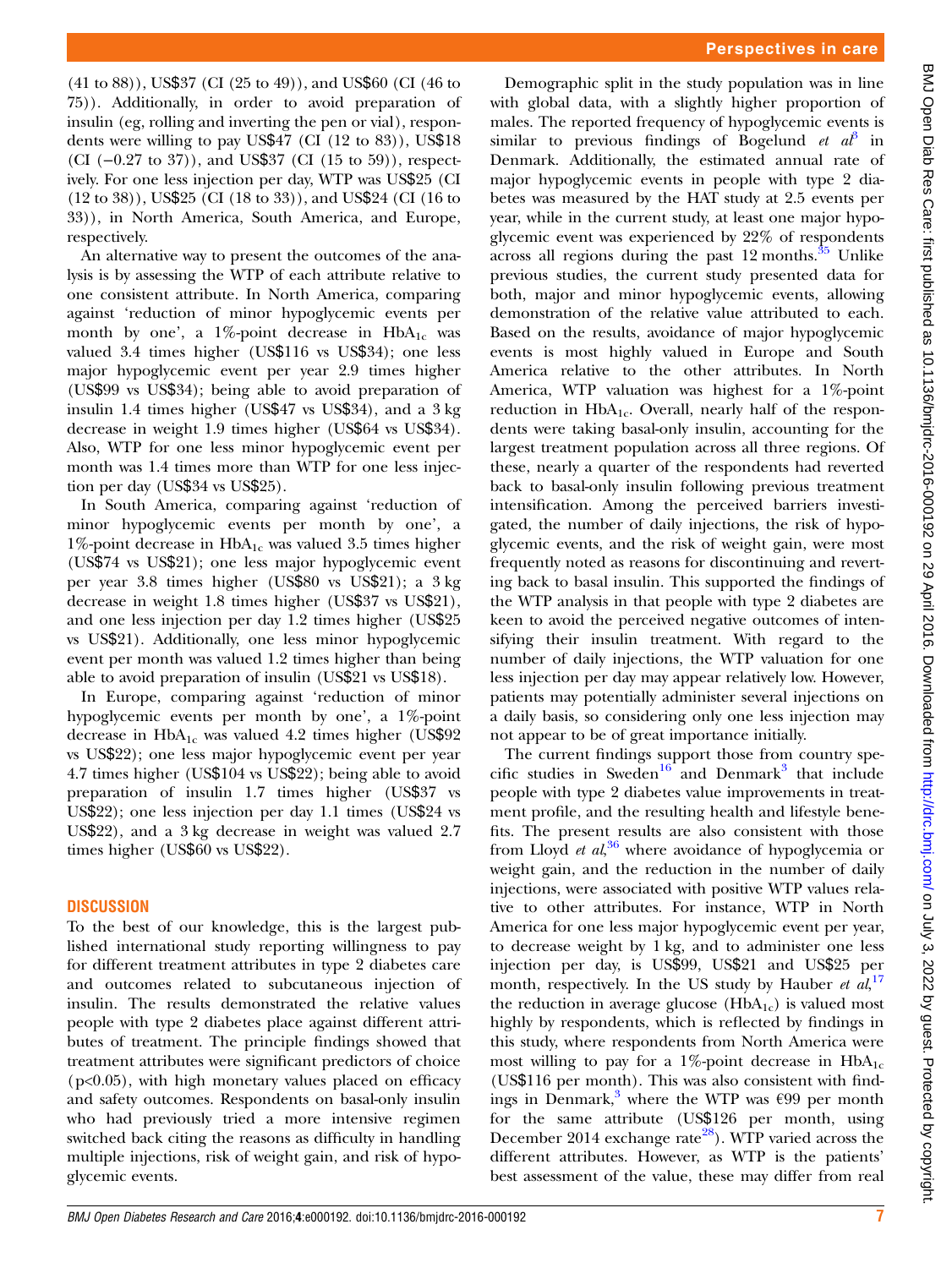#### Perspectives in care

life situations and it is likely that the relativeness between WTP values will provide a better indication of the relative importance of each attribute. For instance, in North America, 'one less minor hypoglycemic event per month' was valued low in comparison to the value of a 3 kg decrease in weight (US\$34 per month vs US\$64 per month). However, despite a relatively low WTP, minor hypoglycemic events are associated with a reduction in quality of life,  $37 \times 38$  and can interrupt and affect the ability to carry out day-to-day tasks.<sup>[39](#page-8-0)</sup> It may therefore be relevant to further analyze how patients value other clinical aspects compared to minor hypoglycemic events. In contrast, 'one less major hypoglycemic event per year' was valued high in comparison with other attributes, and valued at the same level as reducing  $HbA_{1c}$  by 1%-point. The difference between regions in terms of the attribute that was valued the most by respondents is another area of particular interest; respondents from North America valued a 1%-point reduction in  $HbA_{1c}$  the highest, compared to Europe, where a reduction in major hypoglycemic events was most valuable. Specific treatment scenarios demonstrating the applicability of the study findings (eg, the value of reducing the number of injections per day or not gaining weight) can be established. For a patient with type 2 diabetes who requires treatment intensification after failure of basal insulin in combination with oral agents, combination injectable therapy is recommended, consisting of either adding a GLP-1 RA or bolus insulin to the current therapy, or switching to premixed insulin.[40](#page-8-0) Intensifying treatment by adding bolus insulin usually requires three additional injections a day at mealtimes on top of the current basal insulin (minimum once daily), resulting in a regimen with a minimum of four injections daily. Alternatively, the patient could add a GLP-1 RA to the current basal insulin (minimum 2 daily injections) or switch to premixed insulin, which requires a total of two injections per day. According to this study, moving from a treatment with four injections per day to that with only two injections per day, was valued at US\$50 per month in North America and South America, and US\$48 per month in Europe, assuming that all other treatment aspects are the same. Another example that illustrates the applicability of the findings from this study refers to weight gain associated with insulin therapy. Although many diabetes treatments cause weight gain, some have shown to be weight neutral or even to result in weight loss. For a given treatment that provides a weight loss of 3 kg compared to a treatment with no weight change, all other things remaining equal, patients would value this at US\$64 per month in North America, US\$37 per month in South America, and US\$60 per month in Europe. These examples of the applicability of the value of individual treatment attributes could potentially be combined for a more in-depth assessment and exploration of the WTP for type 2 diabetes treatments that provide improvements in several of the attributes examined in this study.

There are a number of potential limitations of the study, associated with the methodology. As many patients may not regularly experience out-of-pocket expenditure for their healthcare requirements (eg, patients in Europe), the WTP estimates may differ from the value patients would pay for improvements in clinical outcomes in real-life situations. Hence the relative importance of each attribute might be a more relevant outcome of this study than the individual WTP estimates. Purchasing power is the preferred way of comparing monetary values across countries, but it is also introducing an additional uncertainty. Although the discrete choice experiments methodology is designed to restrict the potential for strategic answers from respondents, there is still potential for stated preferences within each scenario presented in the study to differ from those made by the same individual in a real-life situation. Recruitment was through online panels requiring respondents to have an email address and an adequate degree of computer literacy, which may have introduced selection bias. It is also acknowledged that, despite clear description in the questionnaire, some respondents may yet have interpreted the out-of-pocket expense as a one-off payment, rather than a monthly outlay. Furthermore, the questionnaire is self-reported, without validation of clinical characteristics by healthcare providers, resulting in potential for recall bias.

In conclusion, the present study has shown people with type 2 diabetes value improved clinical outcomes, and reduced burden of preparing and injecting insulin. Reducing  $HbA_{1c}$  and the number of major hypoglycemic events were attributes that generated some of the higher WTP values, but the burden associated with the preparation of dosing insulin was also considered important. Patient perceptions of the risks associated with intensifying insulin treatment may result in nonadherence and act as barriers to achieving treatment goals. Understanding patients' preferences can help to develop optimal treatment approaches for individuals with type 2 diabetes. This in turn could lead to improved clinical control through improved treatment adherence resulting in better clinical outcomes.

Acknowledgements The authors are grateful to Adelphi Values (supported by Novo Nordisk) for writing assistance.

Contributors MB completed the research and the accompanying analysis. MB, MDF, JB, GV-H and AN reviewed and edited the manuscript.

Funding This study was sponsored by Novo Nordisk.

Competing interests MDF has received financial support for research, speaker meetings and consultancy from pharmaceutical companies Merck Sharpe and Dohme, Merck, AstraZeneca, Pfizer, Sanofi, Novo Nordisk, Eli Lilly, and Boehringer Ingelheim.

Provenance and peer review Not commissioned; externally peer reviewed.

Data sharing statement No additional data are available.

**Open Access** This is an Open Access article distributed in accordance with the Creative Commons Attribution Non Commercial (CC BY-NC 4.0) license, which permits others to distribute, remix, adapt, build upon this work noncommercially, and license their derivative works on different terms, provided